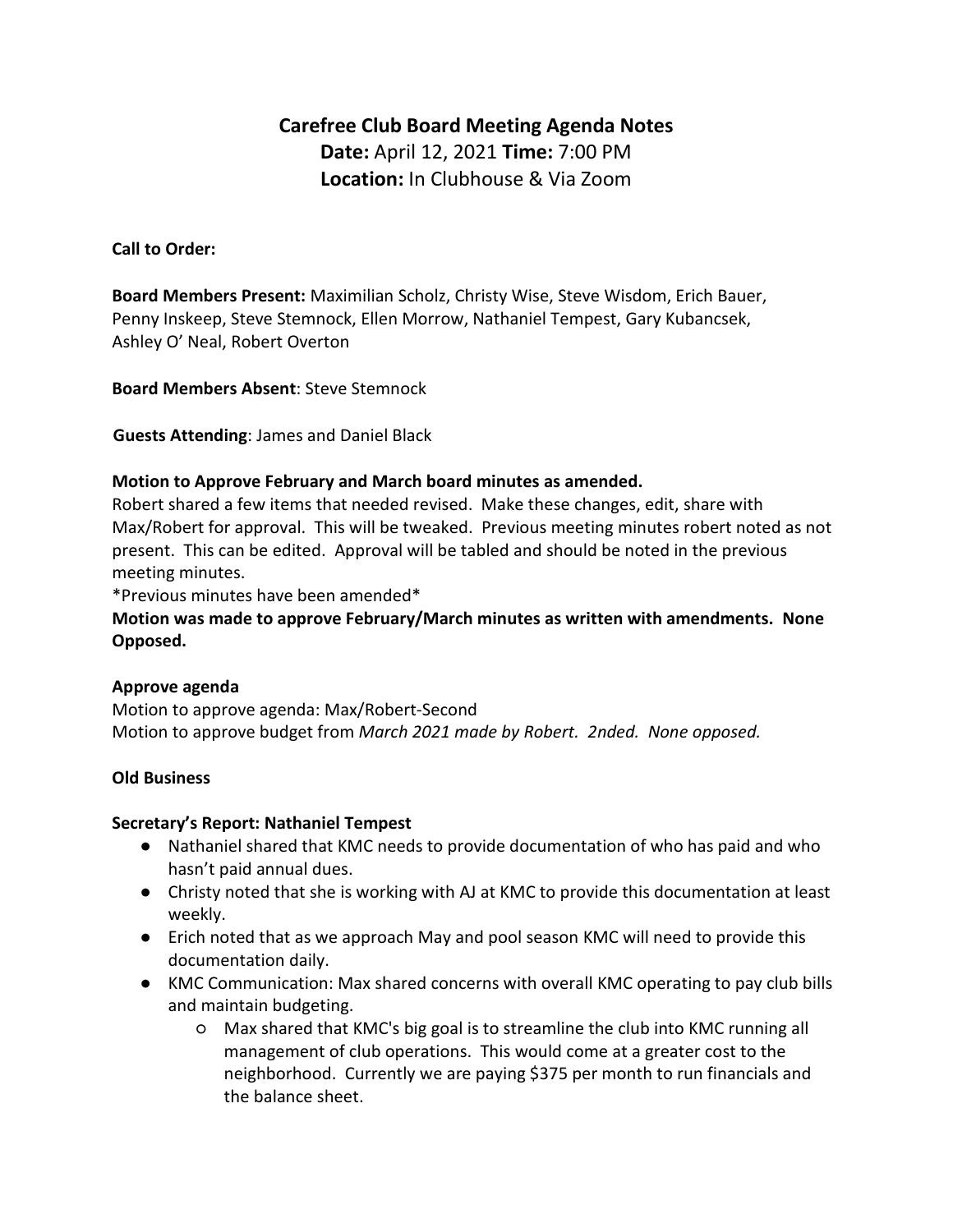- Annual dues payments are currently marked as due by May 1st. Nathaniel shared that he plans to bulk print at Staples or at Kinkos.
	- Question Asked by Daniel Black. Mr. Black was informed by Max Scholz to discuss with Nathaniel after the meeting.
- KMC letter sent within the annual dues notification. These were sent via postal mail.
- The board will work to post regarding the KMC letter so members are aware this is not from the club, but from KMC.

# **Treasurer's Report: Christy Wise**

- Steve Wisdom shared a discrepancy in the clubhouse reporting listed in the budget. Christy will contact KMC to get this to be corrected and accurate based on clubhouse rentals' actual reporting.
- Swim Team Comparison Report:
	- Pool Payroll-The fee listed is for Accupay who runs the pool payroll. This is a year round fee.
	- Erich Bauer-Reviewed and looked at swim team budget and line items. KMC has broken up the total budget across the full year.
	- Cash flow statement page was shared.
	- Lights/Signs and partial Donations is noted as "Operating Check Other"
		- Discussion of clearly defining what is within the Lights/Signs account. Electrical, Lights, Signs, etc.
		- Christy already has on her to do list streamlining the reporting provided by KMC.
		- Max noted that he set up the club with an REMC budget plan so the amount is the same throughout the year.
		- Christy proposed a Purchase order system if and when the club separates from KMC. Christy is proposing a May 1st start time.
		- Erich shared that the swim team funds are already accruing and this is going through KMC.
		- All money will go through Christy to allow for less handling of money.
		- Max noted the KMC contract is up in June. He will bring to the board a Motion for dropping KMC and going a different direction. This would obviously be a board vote.
		- Max is still waiting for Comer and Knowling to get back on depreciation values. This will be a process that Max and Christy are working on together.

# **Committee Reports**

Pool: Max Scholz

-Pool Manager/Lifeguard Search

- There are two candidates who have applied. Interviews are taking place this week. Max will onboard the pool manager and new lifeguards.
- Max has met with 6 of the returning, incoming guards to see if there is anything they would like to see to make the position better. Lifeguards noted umbrellas at guard stations don't cover guards and fanny packs are gross and should be improved.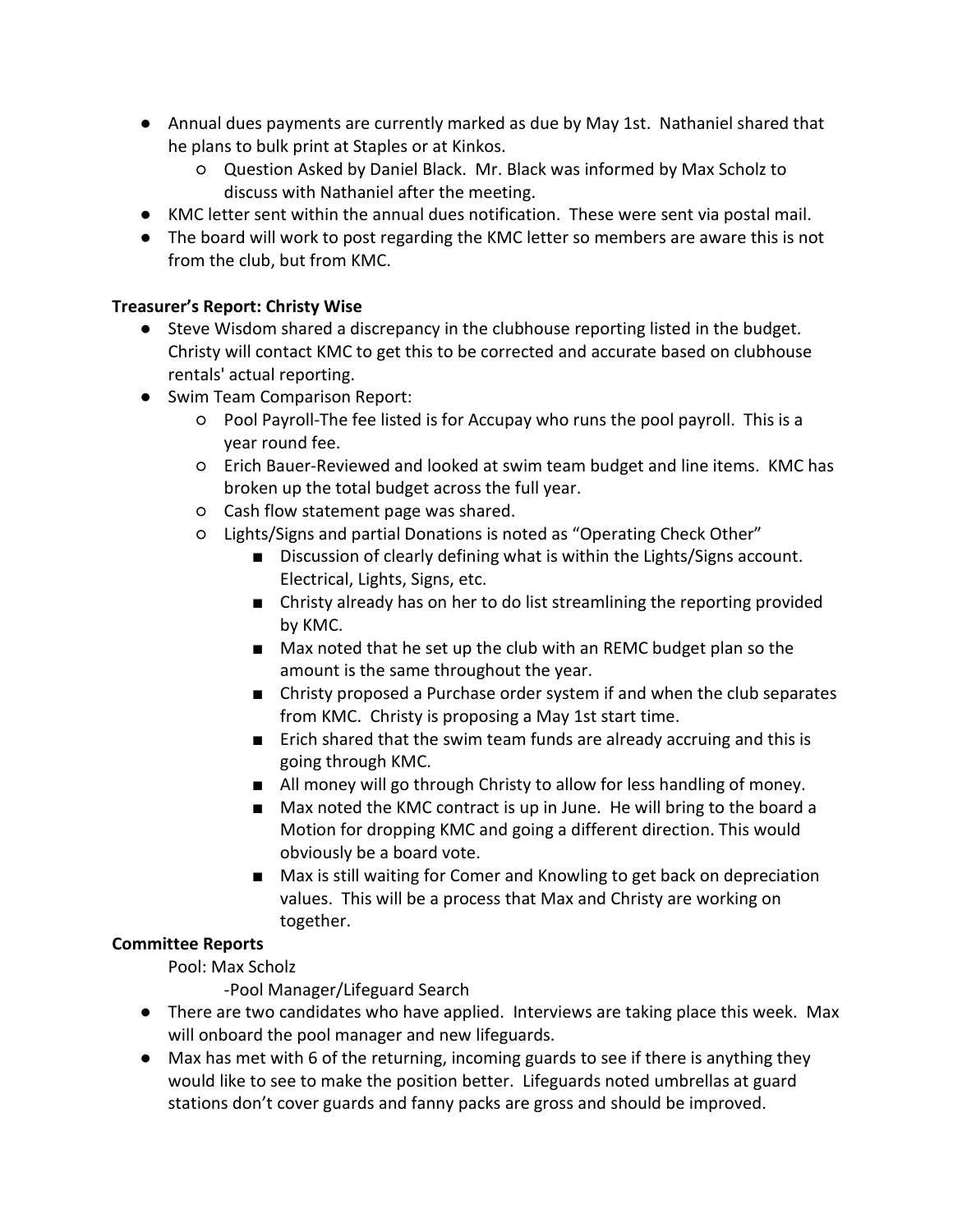Lifeguard pay is \$8.25 per hour. That is in combination with getting paid during rain days when they don't work. When looking at lifeguard pay the high dollar is \$15 per hour. Freedom Springs is \$9 per hour. Max noted he shared to the guards that guards would not be paid during rain days or pool closure.

- \$9 for base guard, \$12 for head guard, \$15 pool manager
- Gary K. Pool Manager position is guard/concession/managing operation of pump and mechanicals.
- Pool Manager Guard Position would need to be at least 21 years of age. This individual would be managing the lifeguards as well as potential disruptions from the guests.
- Instead of a lump sum monthly the Pool Manager would receive an hourly rate of \$15. The pool manager would also serve the role as a lifeguard when needed at the pool.
- Max shared pool pump and pool wall bid. He is getting quotes on putting the pump above ground from its current location underground. This would mean the pump and electrical would be above ground and covered and the existing hole would be filled.
- Max is looking into

Grounds: Robert Overton and Penny Inskeep

- Penny shared Earth Day and Activities even on April 24th, 2021. All activities noted for the event would not be on individually owned property.
- Robert shared honeysuckle removal from the creek area.
- Robert is getting bids for treatment and grass cutting. Within the week he is hoping to share this with the board.
- Penny has put bids out for fencing companies.

Newsletter

- Ashley shared newsletter statistics on percentage of people opening the newsletter.
- Meet your neighbor section was well received. Activities-Ashley
- Blood Drive: Registration is up
	- Volunteers are needed for this event.
- Purse Bingo: Ashley is Leading
- Earth Day Event: Promoting event asap
- Web-Erich
	- Online due payments are posted. Erich will get with Nathaniel to reconcile these funds.
	- Working on a new calendar for clubhouse: This will include clubhouse, swim team, activities, and guard scheduling.
	- Swim team and lessons opened today: Erich will reach out to Ashley to send out a social media blurb.
	- Members get priority on lessons and discount
	- Swim team event nights the pool is closed to membership